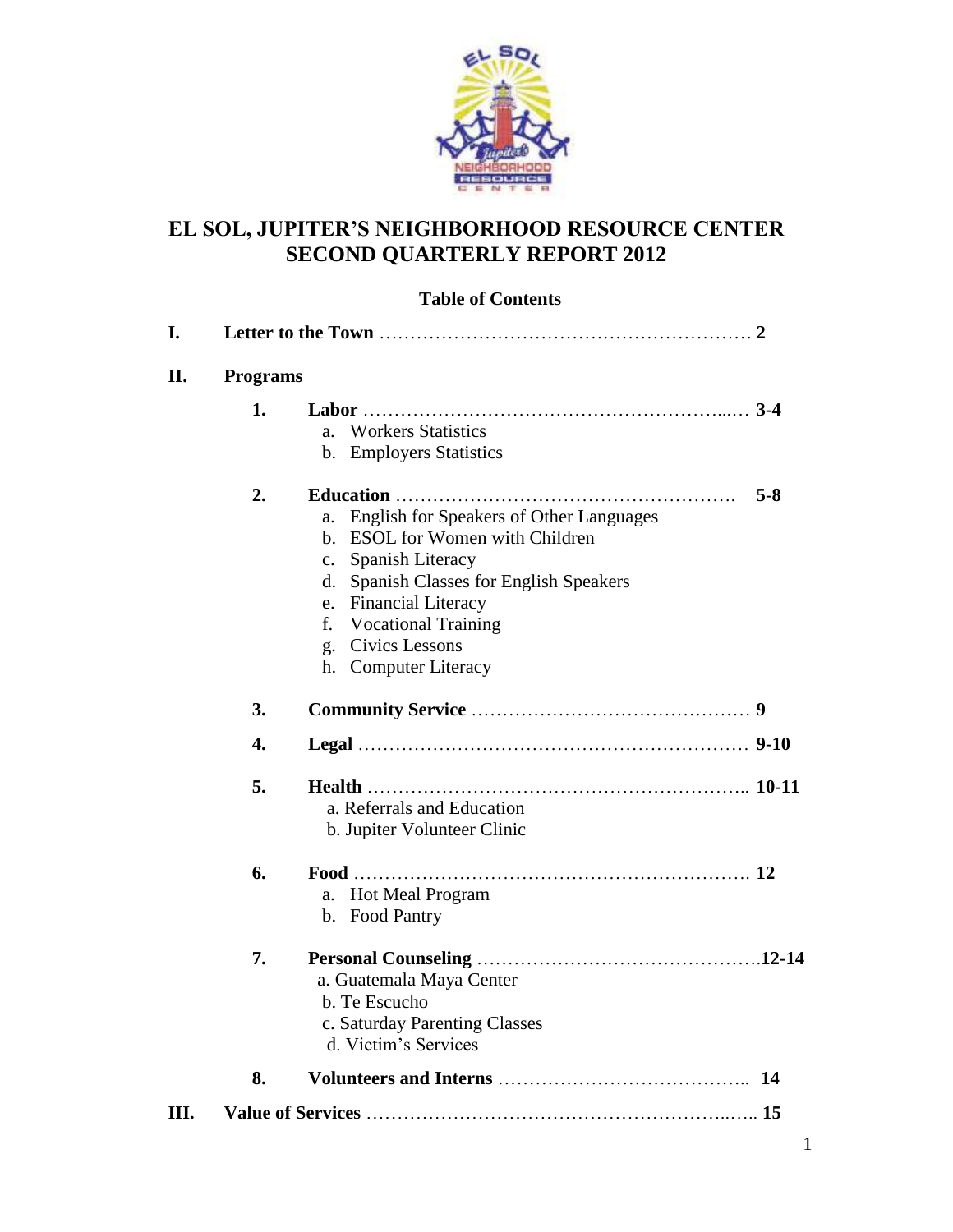July 20th, 2012

### **Dear Town of Jupiter Council Members,**

As part of its lease with the Town, El Sol is pleased to submit its second quarterly report for the months of April, May and June of 2012.

Highlights

| Labor                    | A total of 2,745 jobs were filled with over 1,000 jobs filled in    |
|--------------------------|---------------------------------------------------------------------|
|                          | May, a record high.                                                 |
| Education                | Our women's ESOL program was attended by 16 participants; 38        |
|                          | students advanced in our Night ESOL classes and 15 students         |
|                          | completed computer classes.                                         |
| <b>Community Service</b> | El Sol workers volunteered a total of 85 hours, valued at \$1,659.  |
| Legal                    | Our volunteer attorneys and legal assistants took 69 cases.         |
| Health                   | The Jupiter Volunteer Clinic assisted 252 individuals. We have      |
|                          | also referred 223 people and offered health education to 326        |
|                          | participants.                                                       |
| Food                     | 751 individuals were served through the Food Pantry and 3,586       |
|                          | lunches served to workers.                                          |
| Personal                 | El Sol helped a total of 213 cases and channeled their needs to the |
| Counseling               | proper agencies. We also had a representative from Victim's         |
|                          | Services visit El Sol every week.                                   |
| <b>Special Events</b>    | We had our annual Health Fair this year with 50 participants and a  |
|                          | Legal Fair that had 30 attendees.                                   |
| <b>Value of Services</b> | El Sol contributed services with an estimated value \$343,998.      |
|                          | Monthly average: \$114,667.                                         |

We are proud to share the development of our programs and the positive impact they are having in Jupiter. The impact of our programs and services is detailed here, and when appropriate, there is a comparison to previous years' statistics. According to the Florida Governor's Commission on Volunteerism and Community Service, the value of volunteer contributions is estimated at \$19.52 per hour. This is the amount we assign to calculate the value of our programs.

If you have any questions or comments please feel free to contact me.

Respectfully submitted by,

Jocelyn Skolnik Center Director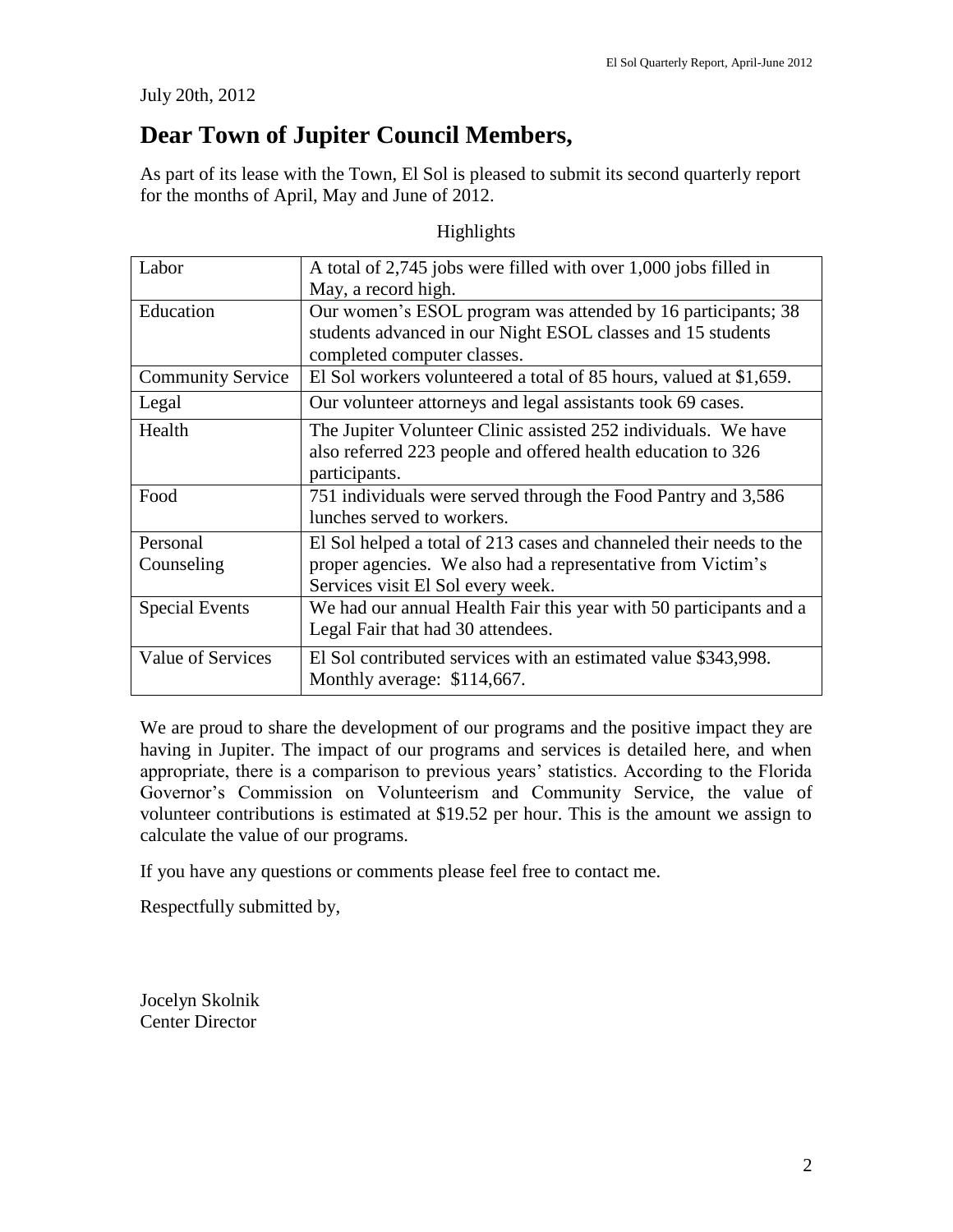# **II.PROGRAMS**

### **1. LABOR PROGRAM**

### **a. Workers Statistics:**

A total of 2,536 workers are registered with El Sol as of June  $30<sup>th</sup>$ , 2012.

|              | <b>Worker Attendance</b> |              |              |              |              |              | <b>Average Worker Attendance Per Day</b> |              |              |              |
|--------------|--------------------------|--------------|--------------|--------------|--------------|--------------|------------------------------------------|--------------|--------------|--------------|
| <b>Month</b> | Year<br>2008             | Year<br>2009 | Year<br>2010 | Year<br>2011 | Year<br>2012 | Year<br>2008 | Year<br>2009                             | Year<br>2010 | Year<br>2011 | Year<br>2012 |
| January      | 5,239                    | 6,123        | 4,645        | 4,241        | 3,591        | 169          | 198                                      | 150          | 137          | 116          |
| February     | 4,289                    | 5,249        | 4,334        | 3,811        | 3,189        | 153          | 187                                      | 155          | 136          | 114          |
| March        | 4,122                    | 4,944        | 4,013        | 3,763        | 3,179        | 133          | 159                                      | 129          | 121          | 103          |
| April        | 3,909                    | 3,805        | 3,169        | 3,174        | 2,766        | 130          | 127                                      | 106          | 106          | 92           |
| May          | 3,673                    | 3,697        | 2,839        | 2,762        | 2,854        | 118          | 119                                      | 92           | 89           | 92           |
| June         | 3,243                    | 3,358        | 2,759        | 2,638        | 2,887        | 108          | 112                                      | 92           | 88           | 96           |
| <b>Total</b> | 24,475                   | 27,176       | 21,759       | 20,389       | 18,466       | 135          | 902                                      | 724          | <b>113</b>   | 102          |

Workers Attendance:



#### Workers Hired:

|              |              | <b>Workers Hired</b> |              |              |              |              | <b>Average Workers Hired Per Day</b> |              |                     |              | <b>Daily Placement Rate %</b> |              |              |                 |              |
|--------------|--------------|----------------------|--------------|--------------|--------------|--------------|--------------------------------------|--------------|---------------------|--------------|-------------------------------|--------------|--------------|-----------------|--------------|
| <b>Month</b> | Year<br>2008 | Year<br>2009         | Year<br>2010 | Year<br>2011 | Year<br>2012 | Year<br>2008 | Year<br>2009                         | Year<br>2010 | <b>Year</b><br>2011 | Year<br>2012 | Year<br>2008                  | Year<br>2009 | Year<br>2010 | Year<br>2011    | Year<br>2012 |
| January      | 634          | 476                  | 423          | 392          | 577          | 20           | 15 <sub>1</sub>                      | 14           | 13                  | 19           | 12                            | 8            | 9            | Q               | 16           |
| February     | 684          | 425                  | 483          | 526          | 508          | 24           | 15                                   | 17           | 19                  | 18           | 16                            | 8            | 11           | 14              | 16           |
| March        | 660          | 513                  | 566          | 744          | 815          | 21           | 17                                   | 18           | 24                  | 26           | 16                            | 10           | 14           | <b>20</b>       | 26           |
| April        | 783          | 539                  | 628          | 920          | 831          | 26           | 18                                   | 21           | 31                  | 28           | 20                            | 14           | 20           | 29              | 30           |
| May          | 962          | 555                  | 774          | 749          | 1,002        | 31           | 18                                   | 25           | 24                  | 32           | 26                            | 15           | 27           | 27              | 35           |
| June         | 762          | 752                  | 745          | 835          | 912          | 25           | 25                                   | 25           | 25                  | 30           | 23                            | 22           | 27           | 32              | 32           |
| <b>Total</b> | 4,485        | 3.260                | 3,619        | 4,166        | 4,645        | 25           | 18                                   | 20           | 23                  | 23           | 19                            | 13           | 18           | $\overline{22}$ | <b>26</b>    |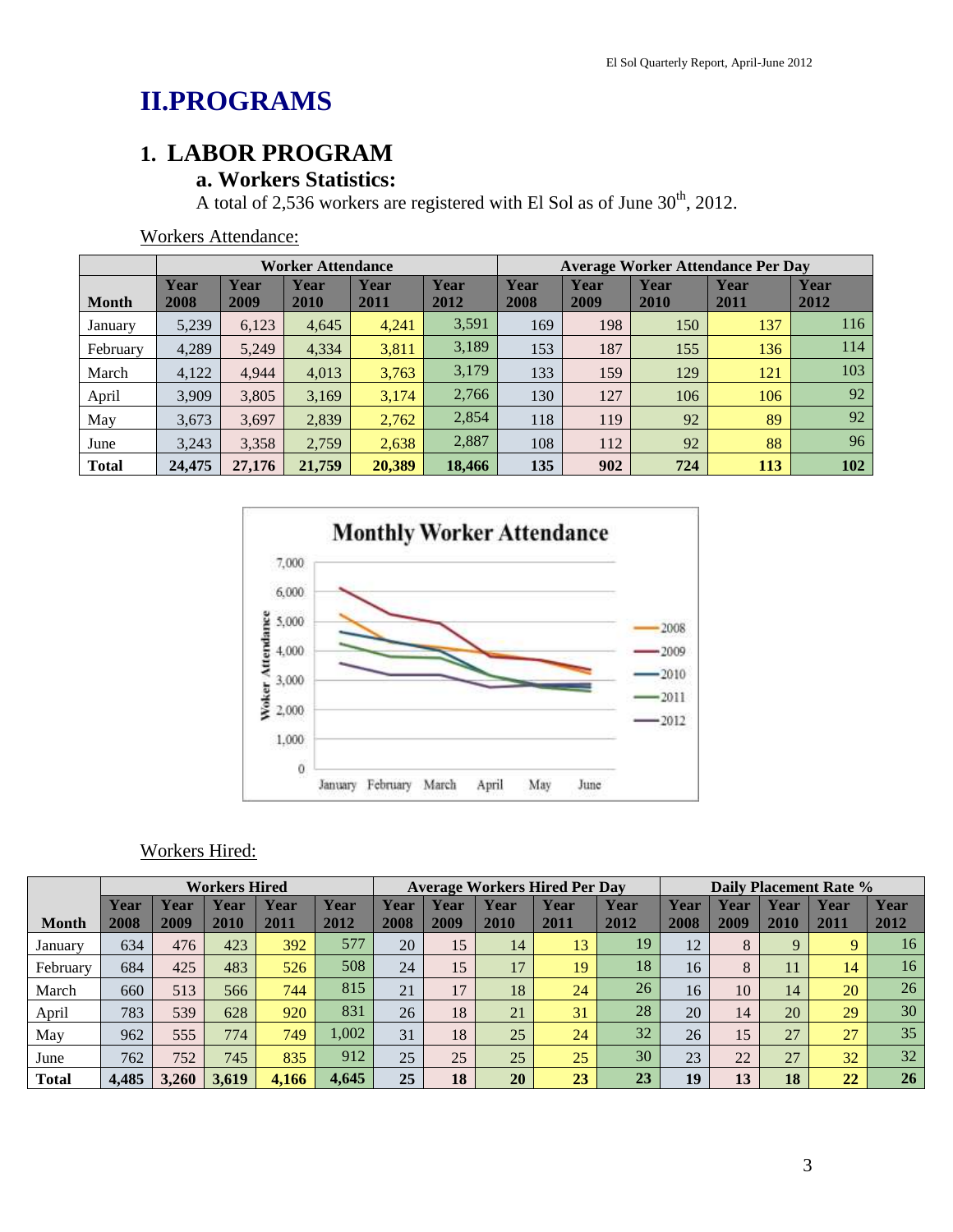

*New Members of the Worker's Council*

#### **b. Employers Statistics**

A total of 5,759 employers are registered with El Sol as of June 30th, 2012.

Employers Attendance:

|              |              |              | <b>New Employers</b> |              |              | <b>Employer Attendance</b> |              |              |                     |              |
|--------------|--------------|--------------|----------------------|--------------|--------------|----------------------------|--------------|--------------|---------------------|--------------|
| <b>Month</b> | Year<br>2008 | Year<br>2009 | Year<br>2010         | Year<br>2011 | Year<br>2012 | Year<br>2008               | Year<br>2009 | Year<br>2010 | <b>Year</b><br>2011 | Year<br>2012 |
| January      | 155          | 81           | 69                   | 62           | 60           | 409                        | 297          | 253          | 245                 | 359          |
| February     | 165          | 77           | 76                   | 61           | 64           | 442                        | 262          | 294          | 345                 | 337          |
| March        | 142          | 63           | 66                   | 69           | 86           | 427                        | 310          | 360          | 440                 | 507          |
| April        | 148          | 82           | 75                   | 104          | 79           | 458                        | 316          | 403          | 556                 | 509          |
| May          | 164          | 91           | 88                   | 86           | 111          | 551                        | 348          | 462          | 458                 | 619          |
| June         | 120          | 88           | 86                   | 103          | 102          | 458                        | 457          | 452          | 490                 | 561          |
| <b>Total</b> | 894          | 482          | 460                  | 485          | 502          | 458                        | 332          | 371          | 422                 | 482          |

| <b>Est. Value of Labor Program</b> |                   |  |  |  |
|------------------------------------|-------------------|--|--|--|
|                                    | <b>Quarter II</b> |  |  |  |
| <b>Labor Staff</b>                 | \$10,120          |  |  |  |
| Volunteer Hours (420 hrs.)         | \$8,198           |  |  |  |
| <b>Total</b>                       | \$18,318          |  |  |  |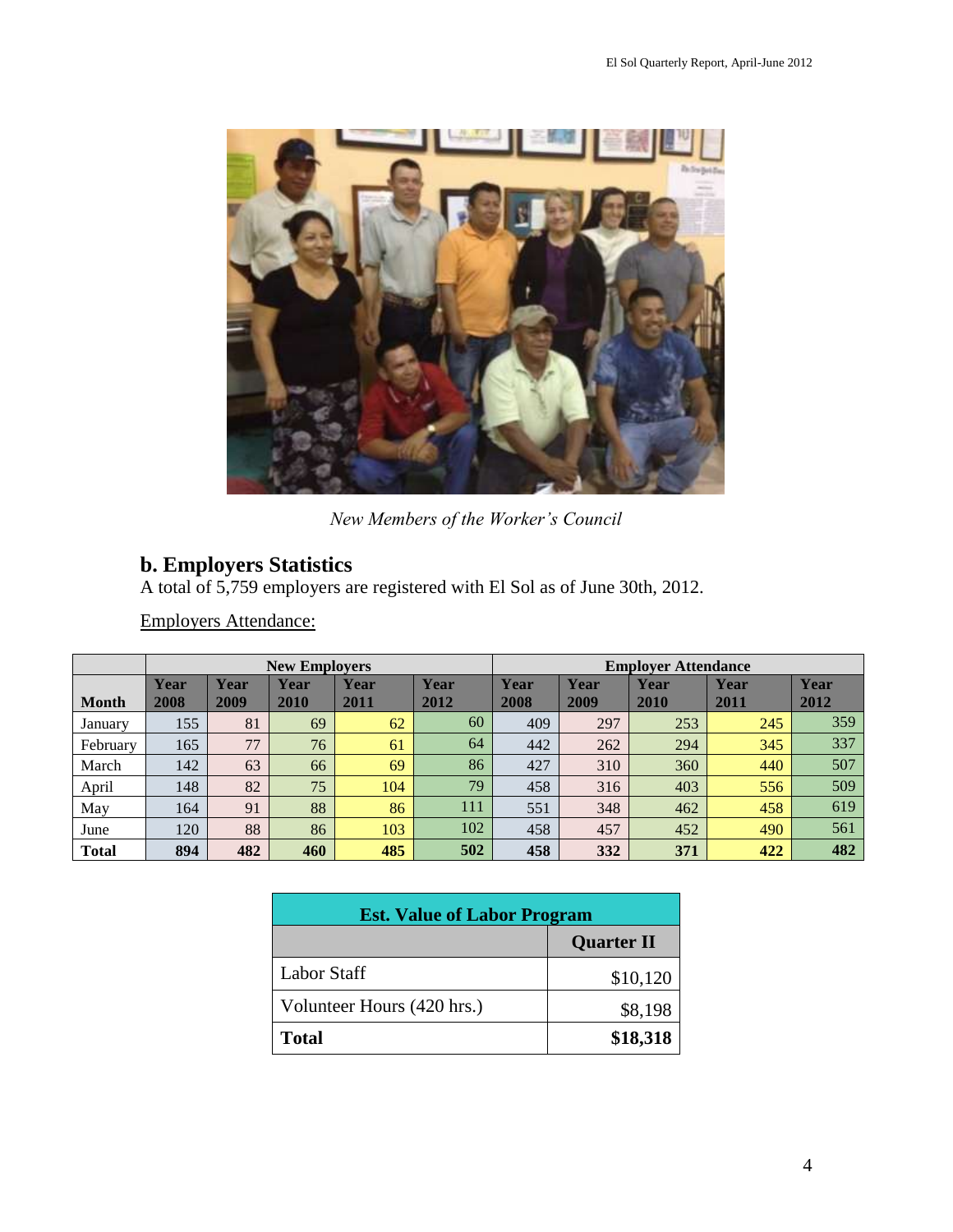### **2. EDUCATION**

### **a. English for Speakers of Other Languages (ESOL)**

#### *Daytime English Classes*

As of May 14, 2012, our Daytime English classes have been run with the help of a grant from Florida Literacy Coalition with the help of Florida Blue. "Staying Healthy" is an English learner's guide to American healthcare and healthy living. Classes are offered on Tuesdays and Thursdays from 9AM – 11AM for the general population. Monday classes are only for women with childcare provided. Classes cover basic conversational skills, and focus on vocabulary building activities and grammar with emphasis on healthcare. On average 17 students participated per class day.

This quarter, 789 workers attended daytime ESL classes. The monthly breakdown is as follows:

|              | <b>Attendance</b> | <b>Attendance</b> | <b>Attendance</b> | Average<br><b>Attendance</b> | <b>Attendance</b> | <b>Average</b><br><b>Attendance</b> | <b>Attendance</b> | <b>Average</b><br><b>Attendance</b> |
|--------------|-------------------|-------------------|-------------------|------------------------------|-------------------|-------------------------------------|-------------------|-------------------------------------|
|              |                   |                   |                   |                              |                   |                                     |                   |                                     |
| <b>Month</b> | 2008              | 2009              | 2010              |                              | 2011              |                                     |                   | 2012                                |
| Jan          | 432               | 675               | 606               | 20                           | 526               | 51                                  | 385               | 25                                  |
| Feb          | 338               | 467               | 804               | 55                           | 589               | 63                                  | 469               | 32                                  |
| Mar          | 235               | 380               | 1,065             | 35                           | 344               | 33                                  | 393               | 25                                  |
| Apr          | 319               | 226               | 397               | 21                           | 930               | 93                                  | 334               | 22                                  |
| May          | 309               | 127               | 402               | 19                           | 1,080             | 105                                 | 123               | 8                                   |
| June         | 275               | 160               | 425               | 21                           | 1,350             | 135                                 | 232               | 15                                  |
| <b>Total</b> | 1,908             | 2,035             | 3,699             | 29                           | 4,819             | 480                                 | 1,936             | 21                                  |

\*Average attendance was recalculated to reflect the number of days classes were offered any given month.

| <b>Est. Value of Daytime ESL Program</b> |                   |  |  |  |
|------------------------------------------|-------------------|--|--|--|
|                                          | <b>Quarter II</b> |  |  |  |
| Day ESOL Coordinator                     | \$960             |  |  |  |
| Volunteer Hours (376.65 hrs.)            | \$7,352           |  |  |  |
| <b>Total</b>                             | \$8,312           |  |  |  |

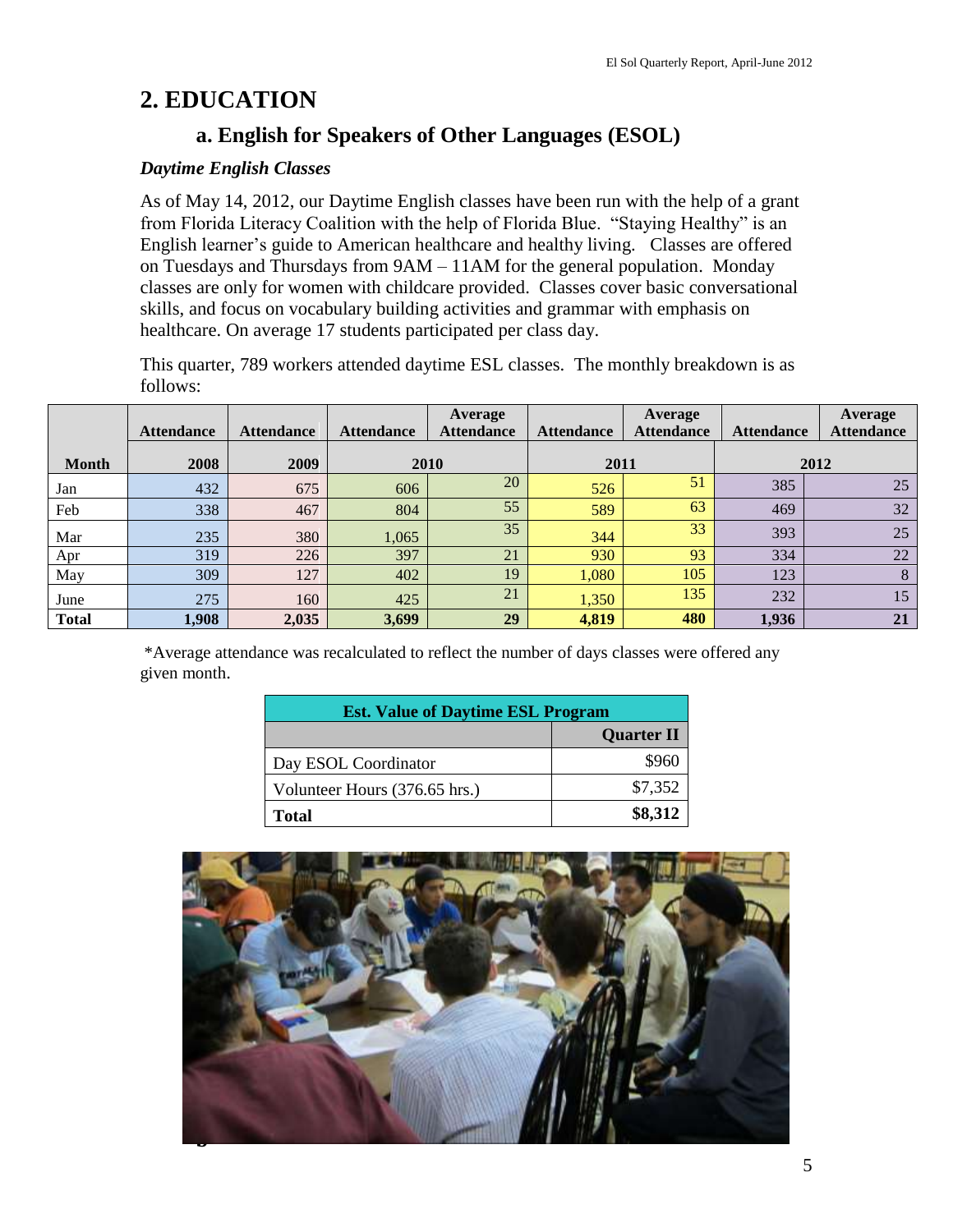#### **b. ESOL for Women with Children**

This program provides English classes for women and their children. We have 16 women participating in this program. It improves family interaction and also helps with language skills, fosters independence, more employability and social integration. The program runs on Mondays from 9-11 AM.

| <b>Est. Value of Women's ESL</b> |                   |  |  |  |
|----------------------------------|-------------------|--|--|--|
|                                  | <b>Quarter II</b> |  |  |  |
| Volunteer Hours (96.95 hrs)      | \$1,892           |  |  |  |
| <b>Total</b>                     | \$1,892           |  |  |  |

#### *Nighttime ESOL program*

El Sol partners with the Harriet L. Wilkes Honors College of Florida Atlantic University (FAU) and Palm Beach State College (PBSC) to offer ESOL classes three nights per week. The topics covered this quarter are related to the stay healthy curriculum. Some volunteers also provided childcare each night for parents who would otherwise be unable to attend class. This quarter 98 students registered, and on average 64 attended class each night.

| <b>Est. Value of Nighttime ESL Program</b> |                   |  |  |  |  |
|--------------------------------------------|-------------------|--|--|--|--|
|                                            | <b>Quarter II</b> |  |  |  |  |
| <b>Education Coordinator</b>               | \$2,160           |  |  |  |  |
| Volunteer Hours (307.45 hrs.)              | \$6,001           |  |  |  |  |
| <b>Total</b>                               | \$8,161           |  |  |  |  |

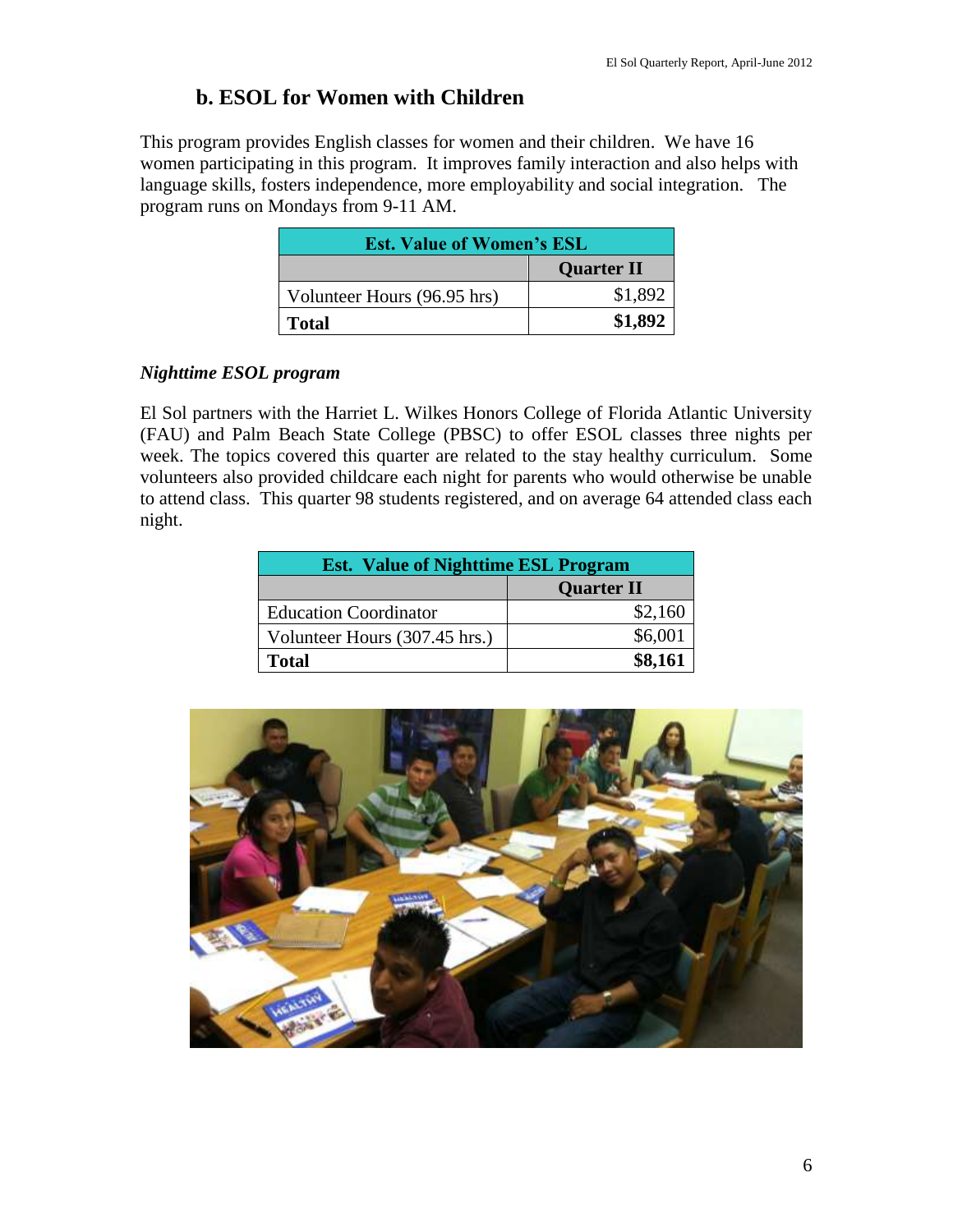#### **c. Spanish Literacy – Plazas Comunitarias**

*Plazas Comunitarias* is an adult basic education program organized by the Mexican National Institute of Adult Education (INEA) that provides Spanish speakers with the opportunity to learn to read and write and to complete elementary, middle and high school education.

Four community volunteers teach these classes on Thursdays and Fridays from  $7 - 9$  PM. A total of 4 students received a certificate of accomplishment this quarter by maintaining required attendance and successfully completing assessments this quarter.

| <b>Est. Value of Plazas Comunitarias Program</b> |                   |  |  |  |
|--------------------------------------------------|-------------------|--|--|--|
|                                                  | <b>Quarter II</b> |  |  |  |
| <b>Plazas Coordinator</b>                        | \$1,440           |  |  |  |
| Volunteer Hours (34 hrs.)                        | \$664             |  |  |  |
| <b>Total</b>                                     | \$2,104           |  |  |  |

### **d. Spanish Classes for English Speakers**

A core group of seven community members meet every Monday morning in 2012. The class is taught by a registered worker who has mastered his English proficiency and is now able to teach Spanish to English speakers. The class has concentrated on basic grammar rules and vocabulary building activities.

| <b>Est. Value of Spanish Classes for English</b><br><b>Speakers</b> |                   |  |  |  |
|---------------------------------------------------------------------|-------------------|--|--|--|
|                                                                     | <b>Quarter II</b> |  |  |  |
| Volunteers (10 hrs.)                                                | \$195             |  |  |  |
| <b>Total</b>                                                        | \$195             |  |  |  |

#### **e. Financial Literacy**

A representative from Wells Fargo visits El Sol regularly to talk about different banking topics one on one with individuals. Individuals learn the benefits of opening a savings account, the importance of maintaining good credit, and how to recover money from their accounts if they return to their home country.

| <b>Month</b> | <b>Other Workshops</b> | <b>Attendance</b> |
|--------------|------------------------|-------------------|
| Apr          | Wells Fargo            |                   |
| May          | <b>Wells Fargo</b>     |                   |
| June         | <b>Wells Fargo</b>     |                   |
| <b>TOTAL</b> |                        | 15                |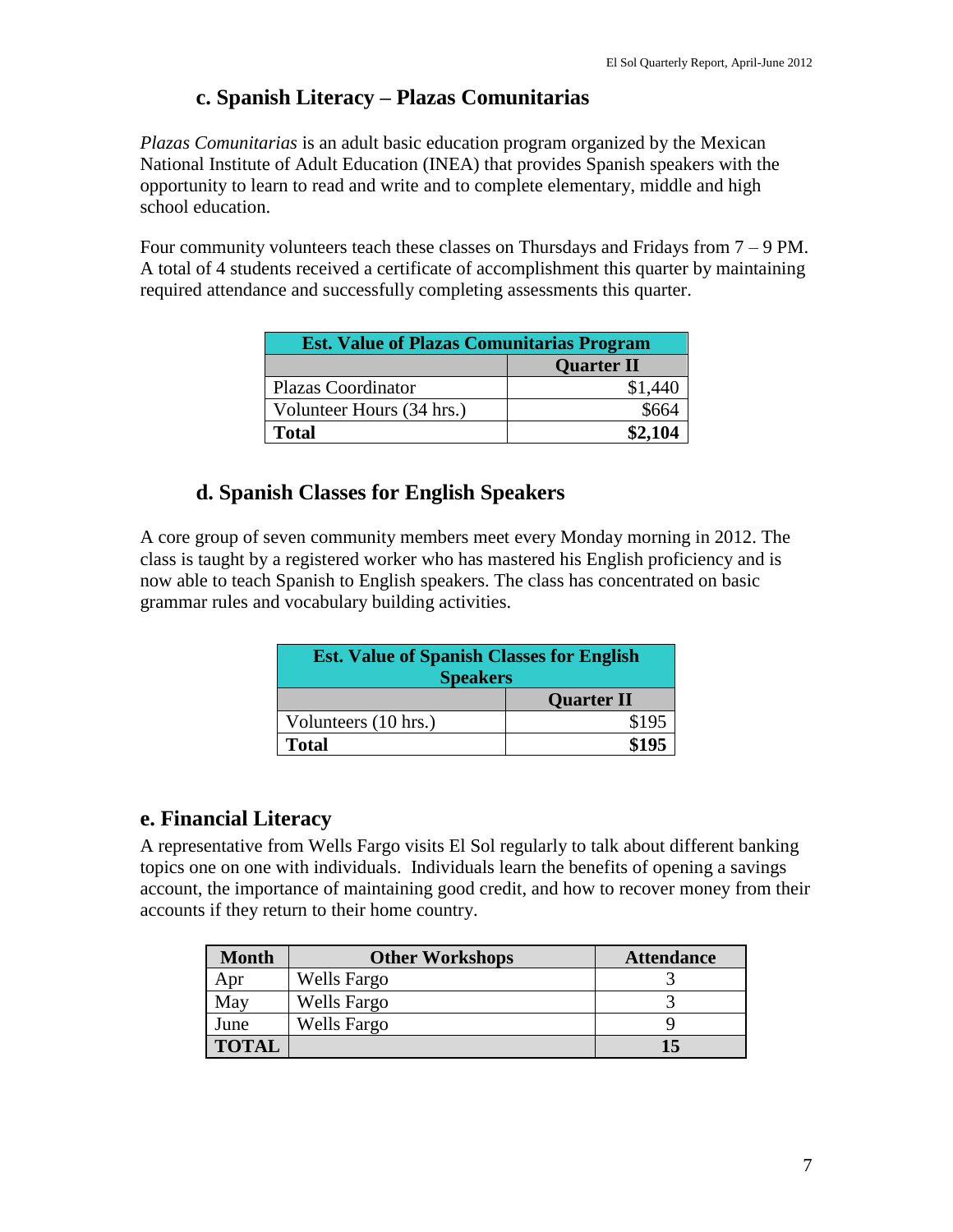#### **f. Vocational Training**

One of our successful and ongoing vocational training programs is our sewing program. The objective of the El Sol sewing center, Cosiendo Un Sueno, is to provide real life marketable and income-generating sewing skills. Five volunteers assist seven students to improve their sewing skills. Students have learned how to do alternations and how to create products such as bags and crafts.

| <b>Est. Value of Vocational Training</b> |                  |  |  |  |
|------------------------------------------|------------------|--|--|--|
|                                          | <b>Quarter I</b> |  |  |  |
| Volunteer Hours (152 hrs.)               | \$2,967          |  |  |  |
| <b>Total</b>                             | \$2,967          |  |  |  |

#### **g. Civics Lessons**

**Town of Jupiter Workshop:** The Town of Jupiter's Code Compliance Department offered informational workshops about the Town's codes and regulations; 72 people participated throughout this quarter.

| <b>Month</b> | <b>Civic Lesson Workshop Offered</b> | <b>Attendance</b> |
|--------------|--------------------------------------|-------------------|
| Apr          | Town of Jupiter Civic Lesson         |                   |
| May          | Town of Jupiter Civic Lesson         | 25                |
| Jun          | Town of Jupiter Civic Lesson         | フフ                |
| <b>TOTAL</b> |                                      | 72                |

### **h. Computer Literacy- Nighttime Computer Skills Class**

This quarter, 29 students registered for computer classes. There are two groups, one on Tuesday and one on Thursday. 15 students successfully completed the program in April. The classes introduce students to basic computer skills such as using Microsoft Word and PowerPoint. It helps students understand how the internet works, how to read and summarize news from the internet, find locations and directions, do research and compare prices using the internet, and information about how to find local resources and services. Students also learned how to use websites to find jobs and places to rent.

| <b>Value of Nighttime Computer Literacy Program</b> |                  |  |  |
|-----------------------------------------------------|------------------|--|--|
|                                                     | <b>Quarter I</b> |  |  |
| Computer Instructor                                 | \$1,440          |  |  |
| Total                                               | \$1,440          |  |  |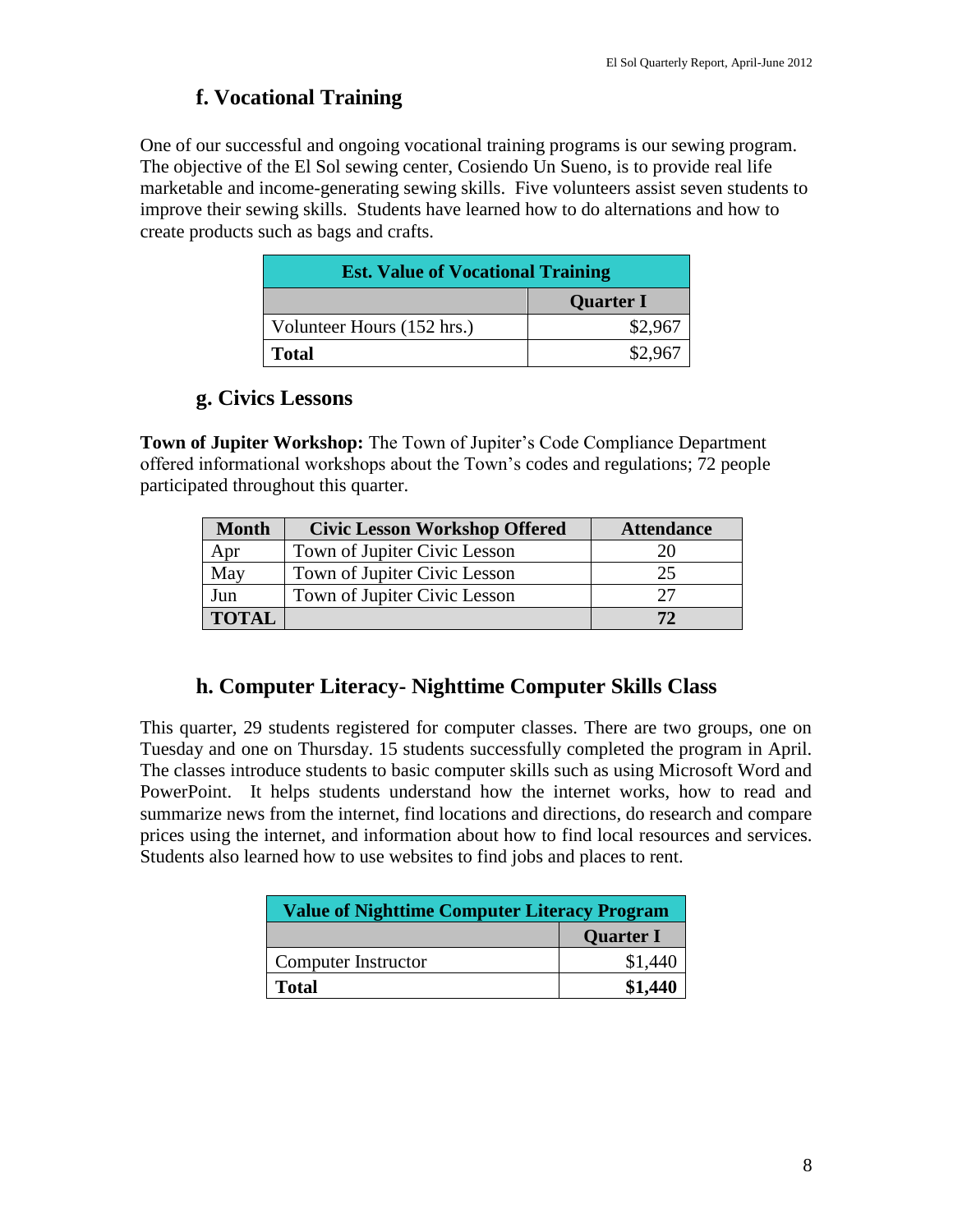## **3. COMMUNITY SERVICE AND ENGAGEMENT**

El Sol coordinates monthly community service events in partnership with Solid Waste Authorities and other community partners. In The picture below workers help to paint a Jupiter resident's house. This quarter, El Sol workers volunteered a total of 85 hours, valued at a contribution of \$1,659.



|                  | <b>Community Service 2012</b> |                             |              |                              |                                        |  |  |  |
|------------------|-------------------------------|-----------------------------|--------------|------------------------------|----------------------------------------|--|--|--|
| Date             | <b>Name of Event/Partner</b>  | # of<br><b>Participants</b> | <b>Hours</b> | <b>Total</b><br><b>Hours</b> | <b>Value of</b><br><b>Contribution</b> |  |  |  |
| Apr              | <b>Great American Cleanup</b> |                             |              | 20                           | \$390                                  |  |  |  |
|                  | Rebuilding Together of the    |                             |              |                              |                                        |  |  |  |
| May              | <b>Palm Beaches-Painting</b>  |                             |              | 45                           | \$878                                  |  |  |  |
| June<br>Clean Up |                               |                             |              | 20                           | \$390                                  |  |  |  |
|                  | <b>TOTAL:</b>                 |                             | 14           | 85                           | \$1,659                                |  |  |  |

## **4. LEGAL**

During the second quarter of 2012, two volunteer attorneys, assisted by three legal assistants handled a total of sixty nine cases. In addition, our volunteer attorneys provided assistance in certain on-going matters, assisted El Sol members with family members in detention, attended meetings with various public officials and spoke to different groups to raise awareness. The cases reflect the more dangerous and difficult atmosphere for immigrants of our community over the past year. El Sol attorneys take pro-bono labor cases and refer those coming to seek assistance with other legal questions.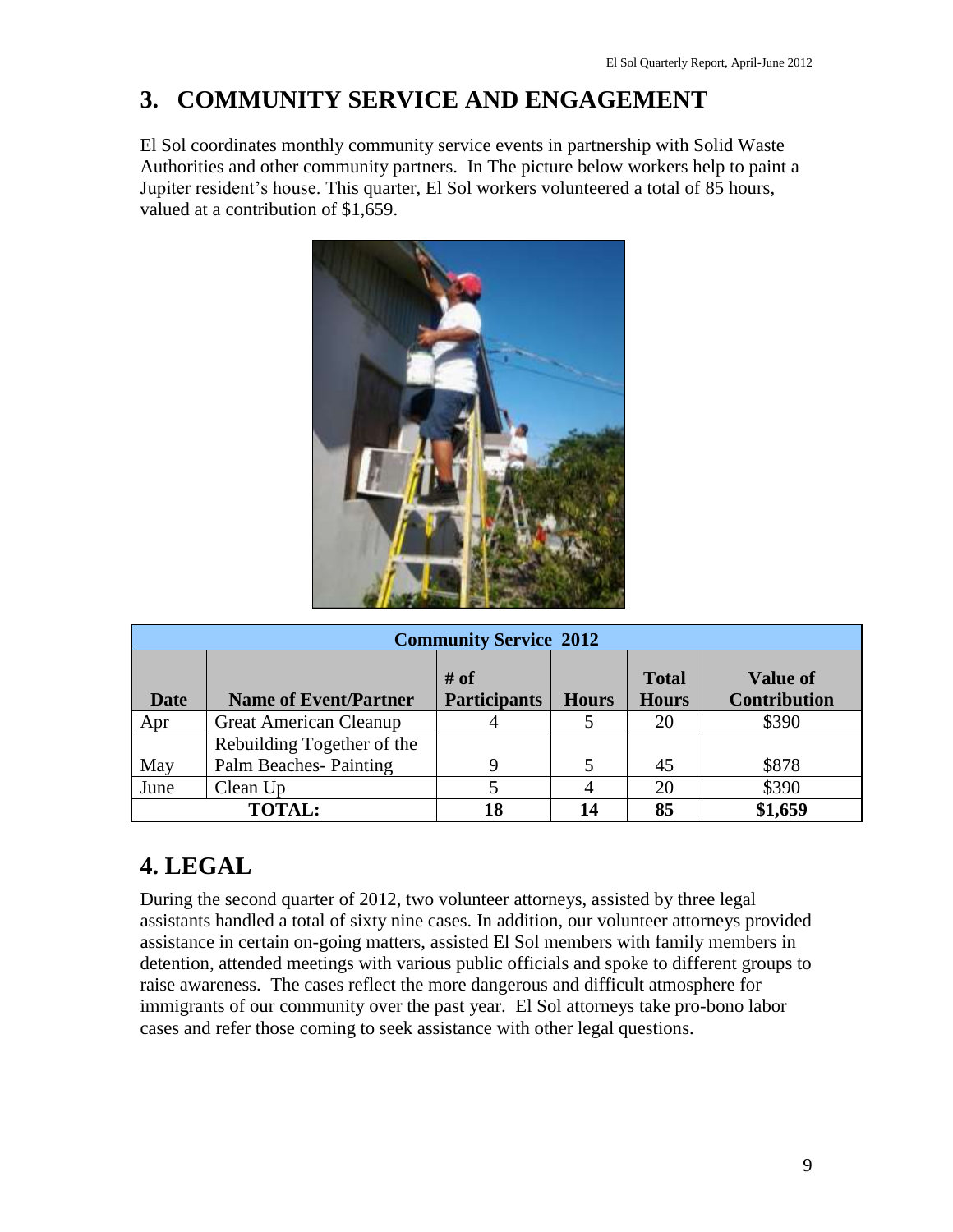The categories of cases are as follows:

|                                         | <b>Number of Cases</b> |
|-----------------------------------------|------------------------|
| Category                                | <b>Taken</b>           |
| Immigration                             | 17                     |
| Criminal /driving without a license     | 20                     |
| Labor related (wage theft, employment   |                        |
| discrimination)                         |                        |
| Miscellaneous (landlord/tenant claims,  |                        |
| contract claims, etc)                   |                        |
| Domestic Issues                         |                        |
| # People navigated through court system | 10                     |
| <b>Total</b>                            |                        |

One of our goals is to help the people we serve have appropriate access to the court systems and thus we continue to accompany people to court when necessary. We also continue to raise awareness about rights and responsibilities in the United States, in this regard we offered two workshops at El Sol that dealt with legal topics and had 30 attendees. Volunteer attorneys (valued at \$300/hr) and legal assistants (valued at \$75/hr) contributed 179 hours.

| <b>Est. Value of Legal Assistance Program</b> |                   |  |  |  |
|-----------------------------------------------|-------------------|--|--|--|
|                                               | <b>Quarter II</b> |  |  |  |
| Attorneys (127.6 hrs.)                        | \$38,280          |  |  |  |
| Legal Assistants (75 hrs.)                    | \$3,900           |  |  |  |
| <b>Total</b>                                  | \$42,180          |  |  |  |

### **5.HEALTH a. Referrals and Education**



The Health Program provides education on common health issues relevant to the immigrant and day laborer community of Jupiter. Our health coordinator successfully helped a total of 223 individuals with their health needs by referring them to the right resources. The following chart summarizes the activities performed throughout the second quarter of 2012:

*To the left: Betzy Rega teaches a Health ESOL course.*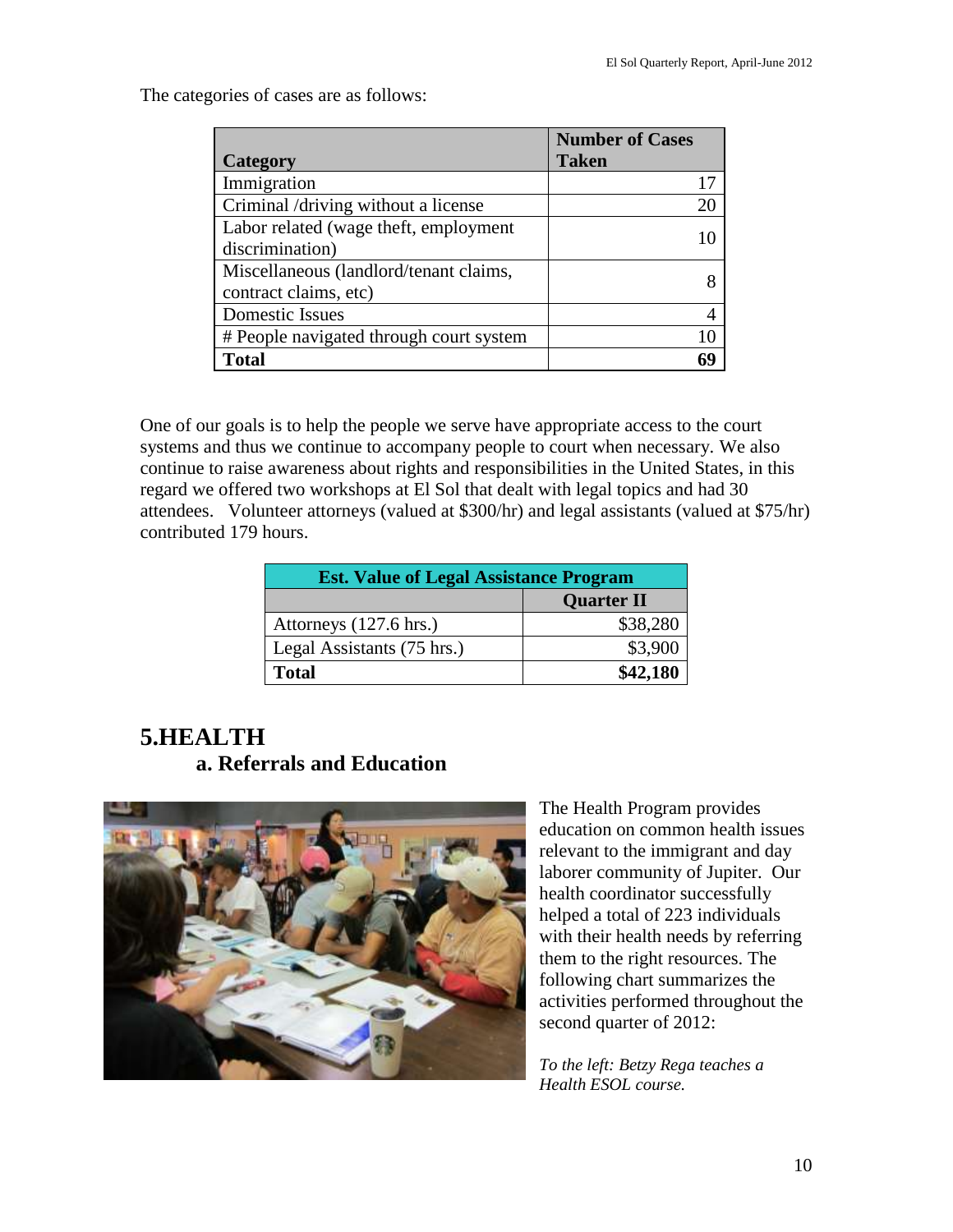El Sol Quarterly Report, April-June 2012

| <b>Service</b> | Jan | Feb | <b>Mar</b> | Apr | <b>May</b> | Jun |
|----------------|-----|-----|------------|-----|------------|-----|
| General Health | 29  | 10  | 46         | O   | 33         | 31  |
| Specialist     |     |     |            |     |            |     |
| Dental         |     |     |            | 48  | 1 I        |     |
| Vision         |     | 4   |            | 4   |            |     |
| Mental Health  |     |     |            |     |            |     |
| Other          |     |     |            | 35  | 19         | 21  |
| <b>TOTAL</b>   | 39  | 32  | 62         | 96  | 65         | 62  |

Additionally, we also held health education and prevention workshops.

| <b>Month</b> | <b>Workshop Topic</b>                               | # of Participants |  |  |
|--------------|-----------------------------------------------------|-------------------|--|--|
| Apr          | <b>Health Fair</b>                                  | 50                |  |  |
| Apr          | Dental Day                                          | 48                |  |  |
| Apr          | <b>Jupiter Medical Center</b>                       | 19                |  |  |
| May          | <b>STD Awareness with DOH</b>                       | 20                |  |  |
| May          | <b>Diabetic Education</b>                           | 10                |  |  |
| May          | <b>Sheriff's Safety Awareness</b>                   | 14                |  |  |
| May          | <b>Health ESOL</b>                                  | 35                |  |  |
| June         | <b>HIV/AIDS</b>                                     | 27                |  |  |
| June         | <b>Mental Health</b>                                | 3                 |  |  |
| June         | <b>Blood Drive</b>                                  | 3                 |  |  |
| June         | Sickle Cell Class                                   | 29                |  |  |
| June         | <b>Nutrition</b>                                    | 33                |  |  |
| June         | <b>Jupiter Police Department Safety Class</b><br>35 |                   |  |  |
| <b>TOTAL</b> |                                                     | 326               |  |  |

### **b. Jupiter Volunteer Clinic**

The Jupiter Volunteer Clinic is a joint venture between El Sol, the Town of Jupiter, Jupiter Medical Center, Quantum Foundation, and the Palm Beach Health Department.

The Health Department provides the building facility and clerical staff on Saturdays, while El Sol provides the management team and scheduling of volunteer staff.

The Town of Jupiter coordinated the strategic planning that led the coalition to establish the center. Jupiter Medical Center will provide lab and imaging services, and Quantum Foundation is providing the necessary funding to pilot the volunteer clinic. This quarter the clinic has assisted 139 individuals.

| <b>Month</b>  | <b>Appointments</b> | # Seen | <b>Amount</b> | <b>Est. Value of Health Program</b> |                  |  |
|---------------|---------------------|--------|---------------|-------------------------------------|------------------|--|
| Jan           | 32                  | 25     | \$6,250       |                                     | <b>Quarter I</b> |  |
| Feb           | 30                  | 43     | \$10,750      | Pro-Bono Medical                    | \$33,100         |  |
| Mar           | 57                  | 45     | \$11,250      | Volunteer $(224.25 \text{ hrs.})$   | \$3,904          |  |
| Apr           | 53                  | 37     | \$9,250       | <b>Health Coordinator</b>           | \$4,800          |  |
| May           | 52                  | 26     | \$6,500       | Clinic Coordinator                  | \$1,800          |  |
| Jun           | 103                 | 76     | \$19,000      | Clinic Value of Services            | \$63,000         |  |
| <b>Totals</b> | 327                 | 252    | \$63,000      | <b>Total</b>                        | \$106,604        |  |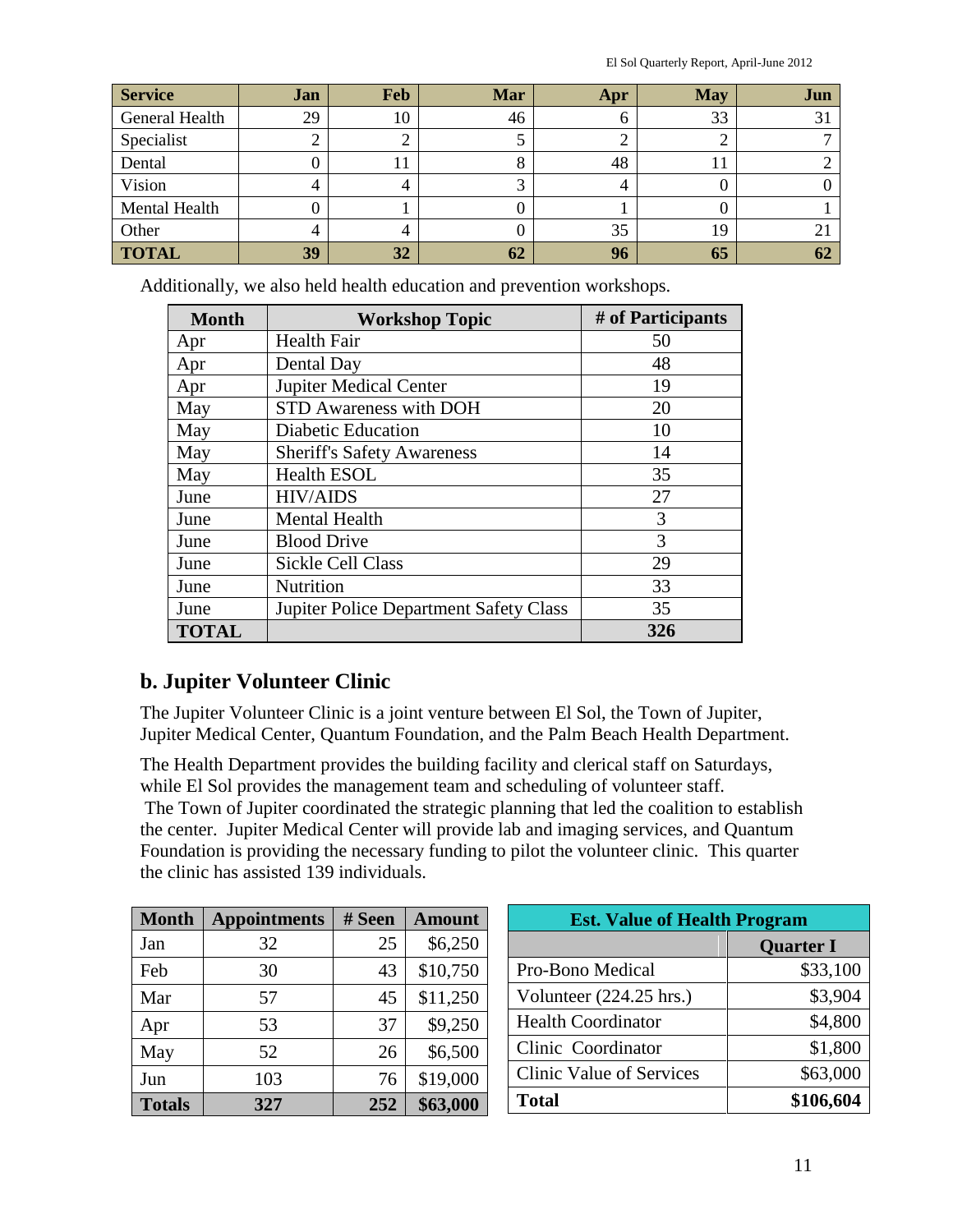## **6. FOOD**

El Sol offers two different Food Assistance programs to the community.

#### **a. Hot Meal Program**

Every day El Sol provides coffee and pastries for breakfast, and a hot meal for lunch to those waiting for day labor. This is possible with the help of our volunteers and donations from various local businesses and organizations including Publix, Jupiter First Church, Temple Beth Am, St. Peter's Catholic Church, Mariner Sands, JL Cares, and more.

This quarter we served a total of 3,586 meals with an average of 42 meals per day. Volunteers contributed 2,181.75 hours to this program.

|              | <b>Total Lunches Served</b> |        |        |        |        |      |      |      | <b>Average Meals Served Per Day</b> |      |
|--------------|-----------------------------|--------|--------|--------|--------|------|------|------|-------------------------------------|------|
| <b>Month</b> | 2008                        | 2009   | 2010   | 2011   | 2012   | 2008 | 2009 | 2010 | 2011                                | 2012 |
| Jan          | 5,169                       | 4,751  | 4,005  | 3,516  | 2,080  | 172  | 158  | 137  | 117                                 | 70   |
| Feb          | 4,053                       | 4,219  | 3,499  | 2,922  | 1,702  | 140  | 141  | 124  | 104                                 | 59   |
| Mar          | 3,279                       | 4,121  | 3,076  | 2,663  | 1,935  | 106  | 137  | 99   | 85                                  | 67   |
| Apr          | 2,878                       | 3,904  | 1,967  | 1,626  | 1,310  | 95   | 130  | 67   | 56                                  | 45   |
| May          | 2,400                       | 2,591  | 1,566  | 1,422  | 947    | 80   | 86   | 52   | 47                                  | 38   |
| Jun          | 2,135                       | 2,179  | 1,531  | 1,413  | 1,329  | 71   | 73   | 51   | 47                                  | 44   |
| <b>Total</b> | 21,922                      | 23,774 | 17,654 | 15,573 | 11,315 | 111  | 121  | 88   | 76                                  | 54   |

#### **b. North Palm Beach Food Pantry**

El Sol hosts C.R.O.S. Ministries' North County Food Pantry Tuesdays and Fridays from 2:00 – 4:00PM. The most common listed reason for need was loss of employment.

This quarter we served 751 individuals. The number of individuals served per month is as follows:

| <b>Month</b> | <b>People Served</b> |
|--------------|----------------------|
| Jan          | 286                  |
| Feb          | 212                  |
| Mar          | 240                  |
| Apr          | 174                  |
| May          | 245                  |
| Jun          | 332                  |
| <b>Total</b> | 1,489                |

| <b>Est. Value of Meal Program</b>    |                  |
|--------------------------------------|------------------|
|                                      | <b>Quarter I</b> |
| Hot Meals (@ \$3/each)               | \$10,758         |
| Food Pantry, food                    | \$11,241         |
| Volunteers $(2,516.75 \text{ hrs.})$ | \$49,127         |
| <b>Total</b>                         | \$71,126         |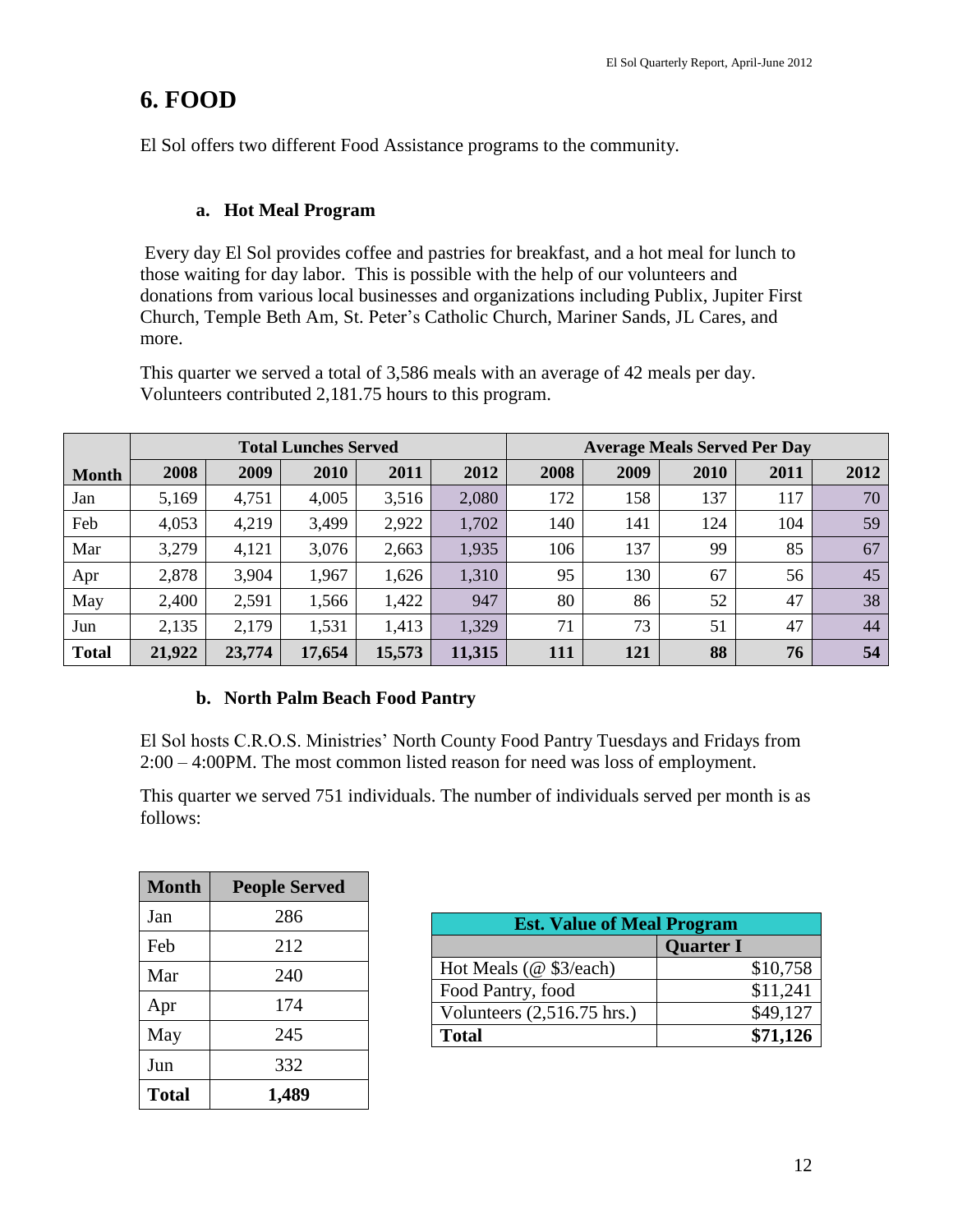## **7. PERSONAL COUNSELING**

#### **a. Guatemala Maya Center**

This quarter, El Sol helped a total of 213 cases and channeled their needs to the proper agencies.

The Guatemalan-Maya Center has provided weekly assistance for families at El Sol. A case manager visits El Sol, Jupiter's Neighborhood Resource Center, and helps families in need of services such as Medicaid, Florida Kid Care, WIC, Immunizations, Family Planning and the administration of Ages and Stages Questionnaires to help identify children with developmental concerns.

### **b. "Te Escucho" Program**

"Te Escucho" (I Listen to you) program is a peer to peer listening program where volunteers have been trained to address the needs of a community in distress and to help them overcome problems, whether personal, social or family related. In this quarter 9 people have been assisted by this program. In addition, Sister Marta Tobón, a Guadalupan sister from St. Peter's Catholic Church assists many El Sol workers with her guidance. She assisted 20 people this quarter.

| <b>Month</b> | Guatemalan<br><b>Mayan Center</b> | <b>Sr. Marta</b> | <b>Te Escucho</b> |
|--------------|-----------------------------------|------------------|-------------------|
| Jan          | 56                                | 10               |                   |
| Feb          | 31                                | 11               |                   |
| Mar          | 32                                |                  |                   |
| April        | 69                                |                  |                   |
| May          | 64                                | Q                |                   |
| Jun          | 51                                |                  |                   |
| <b>Total</b> | 303                               | 46               |                   |

| <b>Est. Value of Personal Counseling Program</b> |                  |
|--------------------------------------------------|------------------|
|                                                  | <b>Quarter I</b> |
| Guatemala Mayan Center                           | \$1,200          |
| Sister Marta                                     | \$781            |
| Te Escucho (39.45hrs.)                           | \$770            |
| <b>Total</b>                                     | \$1,981          |

### **c. Saturday Parenting Classes**

El Sol partnered with the Diocese of the Palm Beaches Office of Hispanic Ministry to offer parenting classes on Saturdays. These classes were coordinated by family counselors and topics discussed and attendance is to the right: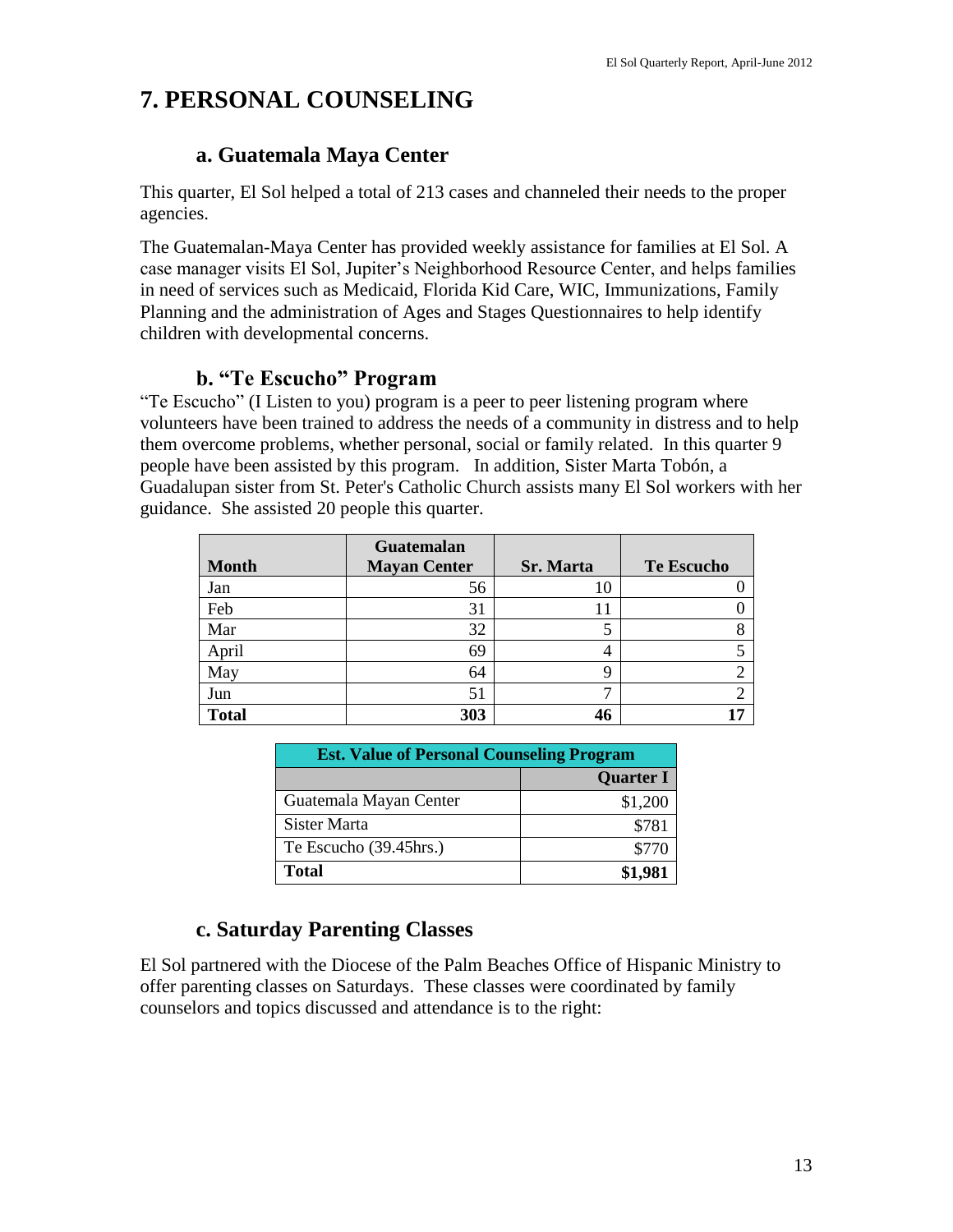| <b>Date</b>  | <b>Topic</b>                  | <b>Attendance</b> |
|--------------|-------------------------------|-------------------|
| 02/04/2012   | <b>Parenting Roles</b>        | 13                |
|              | How to Understand Emotions    |                   |
| 02/11/2012   | and Feelings                  |                   |
| 02/18/2012   | Discipline and Authority      | 19                |
| 02/25/2012   | <b>Sexual Education</b>       | 10                |
| 03/03/2012   | <b>Health Matters</b>         | 6                 |
| 03/10/2012   | Drug Prevention and Addiction | 10                |
| 03/17/2012   | <b>Financial Education</b>    |                   |
| <b>Total</b> |                               | 74                |

#### **d. Victims Services**

Victims Services is a mental health counseling program sponsored by the Palm Beach County Board of County Commissioners Public Services Department Victim Services Division. A victim advocate visits El Sol every Wednesday from 2-4 PM to assist individuals. Men are assisted with mental health to help with dealing with being victims of a crime. Women are also offered mental health assistance to help cope with being victims of domestic violence. This program had 72 appointments this quarter.

## **9. VOLUNTEERS, VISTAS AND INTERNS**

The total number of volunteer hours this quarter is 4,332.25 valued at \$125,411. Many of those hours are accounted for in the different programs described in this report. The rest of the hours are contributed by volunteers that provide administrative and technical support; help register new workers; provide referrals; welcome employers; assist with special events and committees; write grants and develop strategies, and much more. Their contributions are summarized under the category "Other". The total number of volunteer hours contributed for operations that are not otherwise mentioned in this report were: 1,061.15 hours ("other").

El Sol has hosted one intern this quarter from Florida Atlantic University Honors College, Ana Rodrigues. This quarter Ana assisted us with conducting worker surveys to evaluate our programs and grant writing; she contributed 60.5 hours to El Sol.

In addition to, Katie Carpenter, our Volunteer Developer, Gilian M'maitsi, our Systems Developer and Royce Emley, our Job Developer, we added one more AmeriCorps VISTA, Emmanuel Carreño, who is currently serving as our Vocational Training Coordinator. All four AmeriCorps VISTA volunteers are here full-time and help build our capacity to fight poverty.

| VISTAS         |                    |              |  |
|----------------|--------------------|--------------|--|
| <b>Quarter</b> | <b>Total Hours</b> | <b>Value</b> |  |
| April          | 504                | \$9,838      |  |
| May            | 528                | \$10,307     |  |
| June           | 648                | \$12,649     |  |
| <b>Total</b>   | 1,680              | \$32,794     |  |

| <b>Value of Volunteers, Interns, and VISTAS</b> |                  |
|-------------------------------------------------|------------------|
|                                                 | <b>Quarter I</b> |
| Volunteer (1061.15 hrs)                         | \$20,714         |
| Interns                                         | \$1,181          |
| <b>VISTAS</b>                                   | \$32,794         |
| <b>Total</b>                                    | \$54,688         |